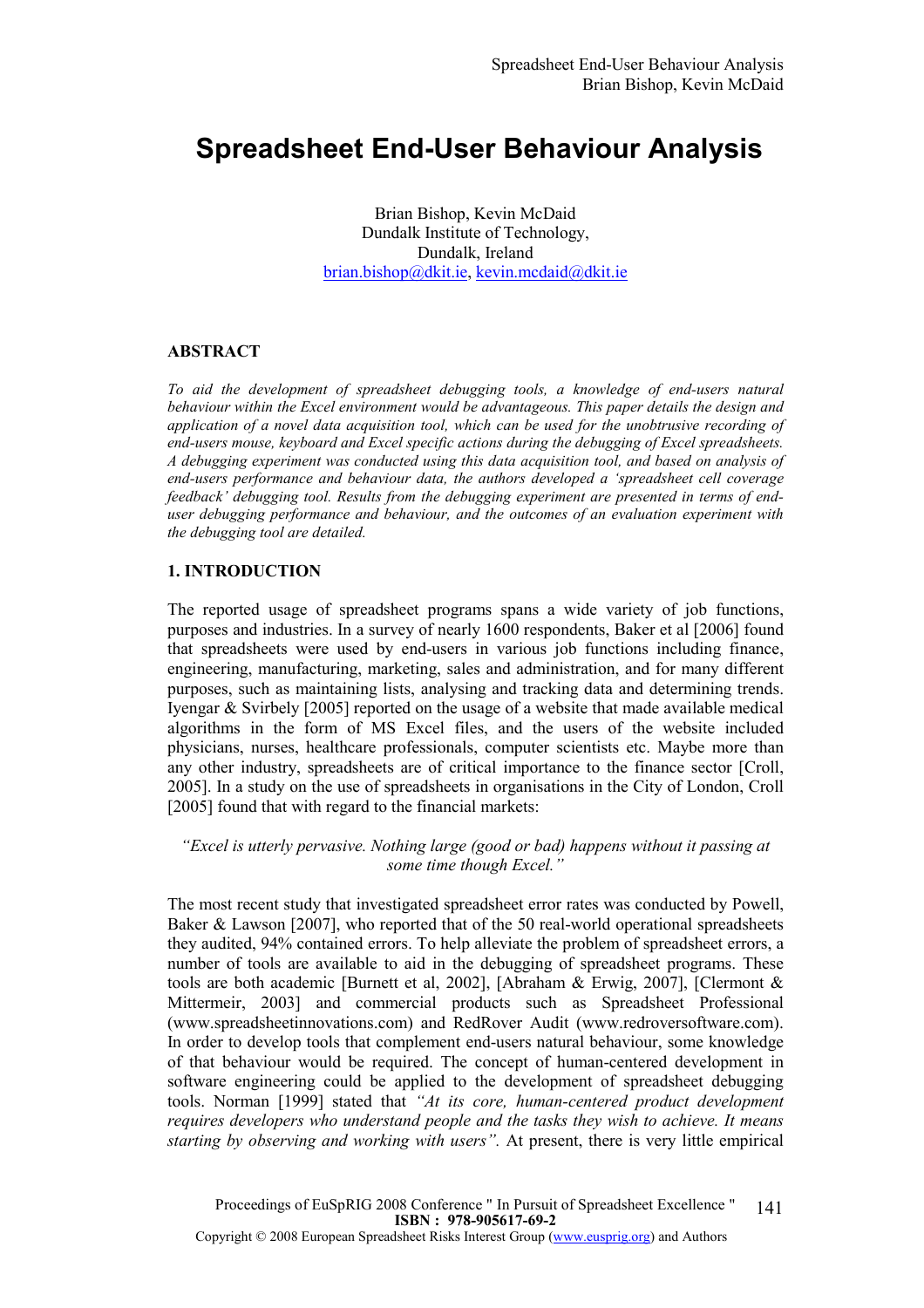data available to researchers on the processes and actions of end-users while debugging Excel spreadsheets.

This paper details the design and application of a novel custom built data acquisition tool. An experiment was conducted with 47 subjects (professionals and students), the aim of which was to record and analyse the performance and behaviour of expert and novice end-users while debugging an experimental spreadsheet model. Using the data gathered by the data acquisition tool, analysis was conducted which led the authors to develop a simple 'spreadsheet cell coverage feedback' debugging tool. Results from the experiment are presented in terms of end-user debugging performance and behaviour, and the outcomes of an evaluation experiment with the debugging tool are detailed.

The layout of the paper is as follows. Section 2 details data acquisition methods currently available and commonly used, and the custom built data acquisition tool developed by the authors. In Section 3, an experiment in which the data acquisition tool was utilised is described, and results are presented in terms of expert and novice performance and behaviour. The debugging tool developed by the authors is detailed in Section 4, along with results of an evaluation of the debugging tool which involved further use of the data acquisition tool. A conclusion to the paper is in Section 5.

# 2. DATA ACQUISITION IN SPREADSHEET RESEARCH

A number of methods are available for acquiring human computer interaction (HCI) data during experiments. These include video recording, screen recording, thinking-aloud protocol and eye-gaze tracking. These methods require subjects to be onsite with the researcher, or at the very least for the subject to install some recording software or equipment on their pc or within their working environment. A problem with data capture when using the somewhat intrusive data acquisition methods mentioned, is that a person's behaviour changes when they are aware that they are being observed. This phenomenon is commonly referred to as the observer effect, and also as the Panopticon effect or the Heisenberg effect [Liffick & Yohe, 2001].

To lessen the effects associated with using intrusive data acquisition methods, a mouseand-keystroke type recording tool was developed by the authors, which could be embedded within an Excel spreadsheet, and as such be used remotely by subjects without the need for the author's presence. One of the main advantages of recording mouse-andkeystroke induced UI (user interaction) events is that they "provide excellent data for quantitatively characterising on-line (on-screen) behaviour" [Hilbert & Redmiles, 2000], and with this type of non-intrusive system monitoring the "*influence on participants by* observation is zero" [Spannagel, Gläser-Zikuda & Schroeder, 2005]. The authors believe that the influence on participants would not be zero, as subjects should be clearly informed of the data capture method being used, but nevertheless, the influence would be considerably lower than that of video recording and think-aloud methods. The next section details the design and workings of the data acquisition tool developed by the authors.

# 2.1 Custom Built Data Acquisition Tool: T-CAT

The authors developed a 'time-stamped cell activity tracking tool' (T-CAT) in VBA, which makes use of MS Excel's macro programming environment. The main advantages of developing T-CAT in VBA are: 1) The tool could be embedded in experimental spreadsheet models with no software installation required by participants and 2) The tool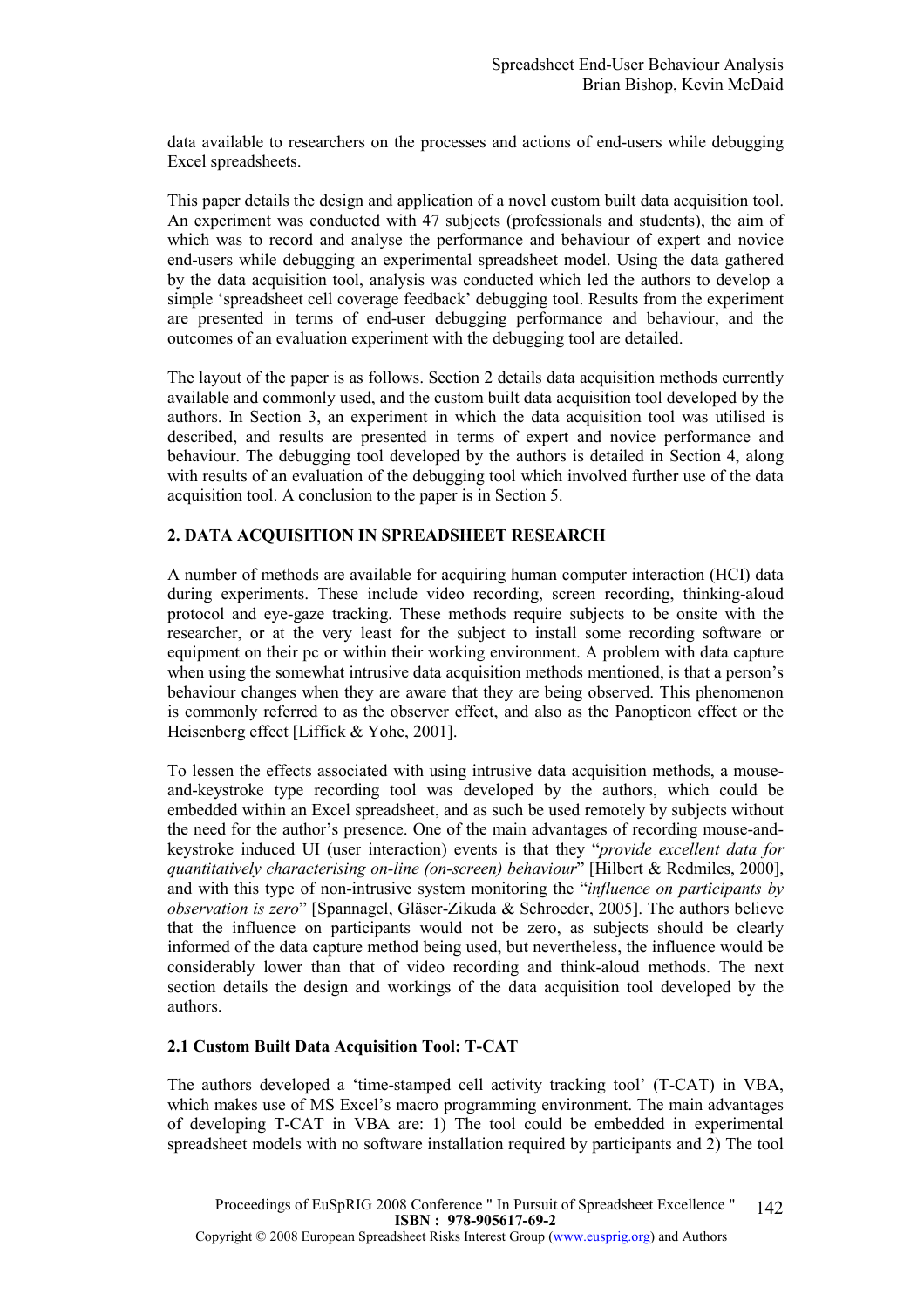could easily access MS Excel's event listeners such as the Workbook functions: Open, BeforeClose, SheetActivate, SheetChange, and SheetSelectionChange.

A flowchart for T-CAT can be seen in Figure 1. The tool was designed to record the time and detail of all cell selection and cell change actions of individuals when debugging a spreadsheet. The T-CAT tool 'listens' for cell activity events, such as: worksheet selections, cell selections and cell edits. When an event occurs, the tool records all the details associated with the event, and stores them to arrays. When the spreadsheet is closed, MS Excel's (VBA's) BeforeClose event is initiated, and the values stored in the details arrays are printed to a hidden worksheet. A popup message box then requests that the user email the spreadsheet to the researcher.



Figure 1: Flowchart for T-CAT

The data recorded by T-CAT during the debugging process is as follows: Individual cells selected, cell ranges selected, worksheet selections, individual cells edited and the resulting cell or formula values, cell ranges changed and resulting cell or formula values. Timestamps are recorded for all of the above (in seconds and milliseconds). More complex spreadsheet activities can also be identified from the resulting data log, including copy and paste, undo typing, redo typing and drag-and-fill. It should be noted that the T-CAT tool does not record the use of native Excel debugging aids such as switching to Formula View or Tracing Precedents/Dependents. As mentioned earlier, the data recorded by T-CAT is printed to a hidden worksheet within the experimental

Proceedings of EuSpRIG 2008 Conference " In Pursuit of Spreadsheet Excellence " ISBN : 978-905617-69-2 Copyright © 2008 European Spreadsheet Risks Interest Group (www.eusprig.org) and Authors 143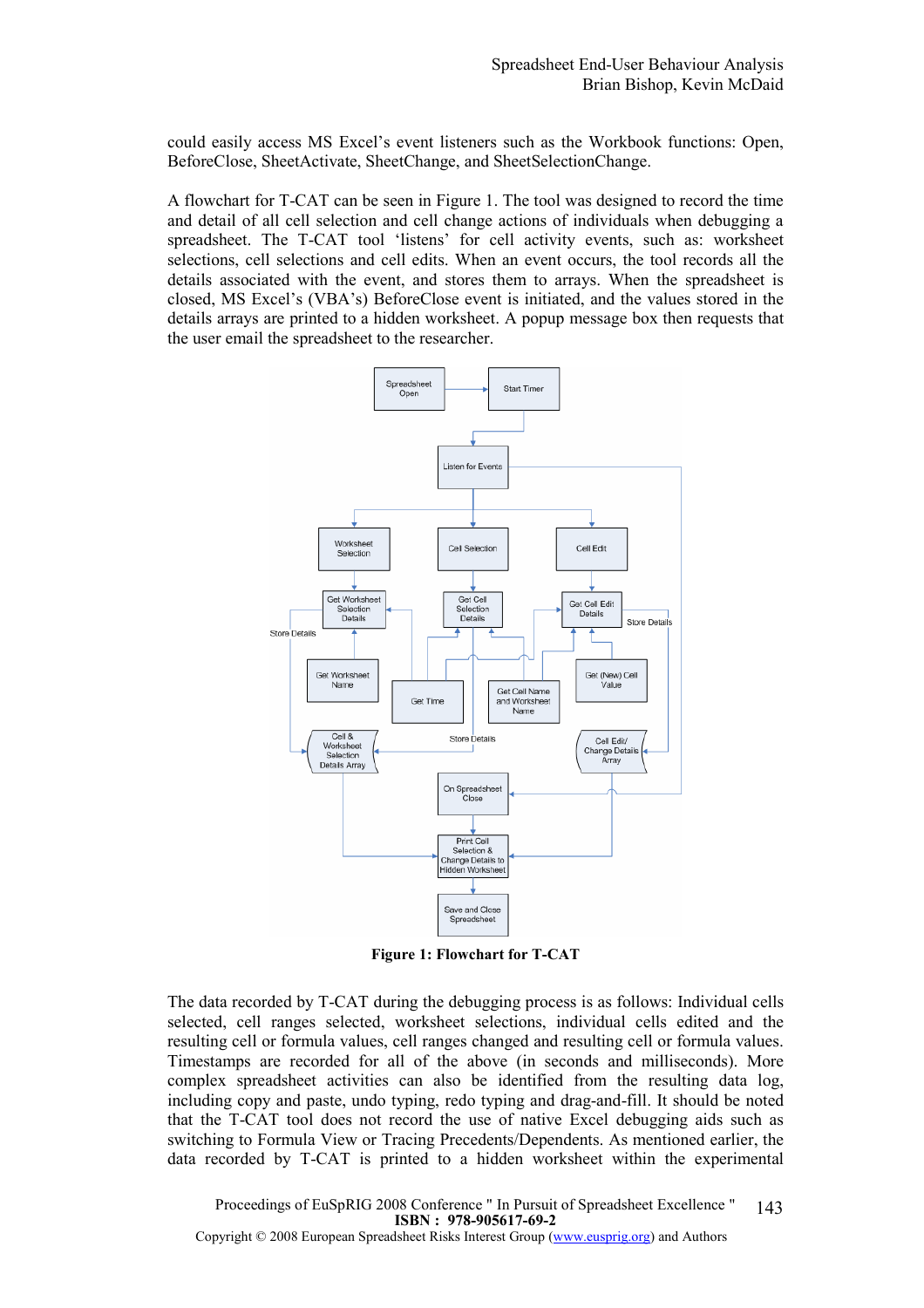spreadsheet when the spreadsheet is closed. Figure 2 shows a sample of debugging data recorded by T-CAT.

Looking at cell 'A3' from Figure 2, the value shows that the cell 'D10' on the 'Payroll' worksheet was edited after 40.828125 seconds, with a resulting cell value of '40'. The process of editing this cell can be determined by looking at cells 'E/F32' and 'E/F33' in the same figure; 'Payroll D10' was selected after 33.046875 seconds, was edited, and then the Return key was pressed bringing the control to 'Payroll D1l'. The move of cell focus from 'Payroll D10' to 'Payroll D11' (as can be seen from cells 'E32 - E33' in the figure) shows that the cell edit was completed after 40.828125 seconds elapsed time. This gives a time for editing cell 'Payroll D10' of 7.78125 seconds.

|                         | А                                         | в                     | $C$ <sub>D</sub> | E                                            | F         | G |
|-------------------------|-------------------------------------------|-----------------------|------------------|----------------------------------------------|-----------|---|
| 1                       | <b>Cell Edit and Resulting Cell Value</b> | <b>Time (Seconds)</b> |                  | <b>Cell Selcecion Details Time (Seconds)</b> |           |   |
| $\overline{2}$          |                                           |                       |                  |                                              |           |   |
| $\overline{\mathbf{3}}$ | Pavroll\$D\$10 40                         | 40.828125             |                  | Payroll                                      | 0         |   |
| 4                       | Payroll\$D\$11 40                         | 43.15625              |                  | Payroll\$C\$5                                | 22.953125 |   |
| 5.                      | Pavroll\$E\$14 10                         | 72.359375             |                  | Payroll\$C\$6                                | 23.75     |   |
| 6                       | Payroll\$F\$9 =C9*D9                      | 87.359375             |                  | Payroll\$C\$7                                | 25.546875 |   |
| $\overline{7}$          | Payroll\$F\$10 =C10*D10                   | 96.5                  |                  | Payroll\$C\$8                                | 25.84375  |   |
| $\overline{\mathbf{8}}$ | Pavroll\$C\$13 6.75                       | 134.890625            |                  | Payroll\$C\$9                                | 26.09375  |   |
| $\overline{9}$          | Payroll\$F\$12:\$F\$14 =C12*D13           | 148.796875            |                  | Payroll\$C\$10                               | 26.3125   |   |
|                         | 10 Payroll\$F\$10:\$F\$14 =C10*D10        | 157.375               |                  | Payroll\$C\$11                               | 26.484375 |   |
|                         | 11 Payroll\$G\$5 0                        | 196.34375             |                  | Payroll\$C\$12                               | 26.65625  |   |
|                         | 12 Payroll\$G\$6 0                        | 196.859375            |                  | Payroll\$C\$13                               | 26.828125 |   |
|                         | 13 Payroll\$G\$7 0                        | 197.5                 |                  | Payroll\$C\$14                               | 27.03125  |   |
|                         | 14 Payroll\$G\$11:\$G\$14 =C11*1.5*E11    | 229.375               |                  | Payroll\$C\$13                               | 28.25     |   |
|                         | 15 Payroll\$G\$16 =SUM(G5:G14)            | 238.046875            |                  | Payroll\$C\$12                               | 28.4375   |   |
|                         | 16 Payroll\$H\$5 =F5+G5                   | 263.3671875           |                  | Payroll\$C\$11                               | 28.609375 |   |
|                         | 17 Payroll\$H\$16 =SUM(H5:H14)            | 278.0703125           |                  | Payroll\$C\$10                               | 28.765625 |   |
|                         | 18 Payroll\$I\$10 =SUM(H8:H10)            | 300.9140625           |                  | Payroll\$C\$9                                | 28.9375   |   |
|                         | 19 Payroll\$I\$14 =SUM(H11:H14)           | 306.6484375           |                  | Payroll\$C\$8                                | 29.09375  |   |
|                         | 20 Payroll\$J\$14 =SUM(I7:114)            | 320.4921875           |                  | Payroll\$C\$7                                | 29.265625 |   |
| $^{21}$                 | Payroll\$J\$16 =SUM(H5:H14)               | 334.5859375           |                  | Payroll\$C\$6                                | 29.453125 |   |
|                         | 22 Payroll\$J\$16                         | 336.9296875           |                  | Payroll\$C\$5                                | 29.609375 |   |
|                         | 23 Payroll\$J\$14                         | 337.5546875           |                  | Payroll\$D\$5                                | 30.109375 |   |
|                         | 24 PayrollSES5 0                          | 383.9296875           |                  | Payroll\$D\$6                                | 30.921875 |   |
|                         | 25 Payroll\$C\$16 =SUM(C5:C14)            | 428.0234375           |                  | Payroll\$D\$7                                | 31.109375 |   |
|                         | 26 Payroll\$C\$16 =SUM(C5:C14)            | 428.9765625           |                  | Payroll\$D\$8                                | 31.328125 |   |
|                         | 27 Payroll\$C\$16 =SUM(C5:C14)            | 435.4609375           |                  | Payroll\$D\$9                                | 31.515625 |   |
|                         | 28 Pavroll\$C\$16                         | 436.1328125           |                  | Pavroll\$D\$10                               | 31.703125 |   |
|                         | 29 Office Expenses\$D\$12 Mar             | 453.7578125           |                  | Payroll\$D\$11                               | 31.890625 |   |
|                         | 30 Office Expenses\$D\$16 350             | 461.3984375           |                  | Payroll\$D\$12                               | 32.09375  |   |
|                         | 31 Office Expenses\$D\$17 450             | 463.1328125           |                  | Pavroll\$D\$11                               | 32.78125  |   |
|                         | 32 Office Expenses\$F\$18 =SUM(F13:F17)   | 498.6953125           |                  | Pavroll\$D\$10                               | 33.046875 |   |
|                         | 33 Office Expenses\$C\$5 261              | 555.9140625           |                  | Payroll\$D\$11                               | 40.828125 |   |
|                         | 34 Office Expenses\$F\$5 =4*E5            | 567.1015625           |                  | Payroll\$D\$12                               | 43.15625  |   |
|                         | 35 Office Expenses\$E\$8 =SUM(B8:D8)      | 595.6171875           |                  | Pavroll\$D\$13                               | 44.171875 |   |
|                         |                                           |                       |                  |                                              |           |   |

Figure 2: Sample of T-CAT Recorded Spreadsheet Debugging Data

# 3. T-CAT APPLIED IN A SPREADSHEET DEBUGGING EXPERIMENT

The T-CAT data acquisition tool was an integral part of a study [Bishop & McDaid, 2007] undertaken by the authors that aimed to record and analyse the performance and behaviour of 47 professional and student spreadsheet users while debugging a spreadsheet model seeded with errors. Participants were instructed to debug the spreadsheet, and each error found was to be corrected directly in the spreadsheet itself. The spreadsheet model was adapted from a model used in [Howe & Simkin, 2006]. The names and functions of the spreadsheet's three worksheets were as follows: Payroll, compute typical payroll expenses; *Office Expenses*, compute office expenses; *Projections*, perform a 5-year projection of future expenses. Each worksheet had different error characteristics. Payroll had data entry, rule violation and formula errors; Office Expenses had clerical, data entry and formula errors; Projections had mostly formula errors. The spreadsheet model, experiment methodology and sample are presented and described in detail in [Bishop & McDaid, 2007]. The updated findings from this experiment, which relied heavily on the data captured by T-CAT, are presented below in terms of debugging performance, debugging behaviour, and overall cell coverage.

#### 3.1 Overall Debugging Performance

Formal tests of significance for the difference between the results of student and professional debugging performance were conducted. One sided hypothesis tests, based

Proceedings of EuSpRIG 2008 Conference " In Pursuit of Spreadsheet Excellence " ISBN : 978-905617-69-2 Copyright © 2008 European Spreadsheet Risks Interest Group (www.eusprig.org) and Authors 144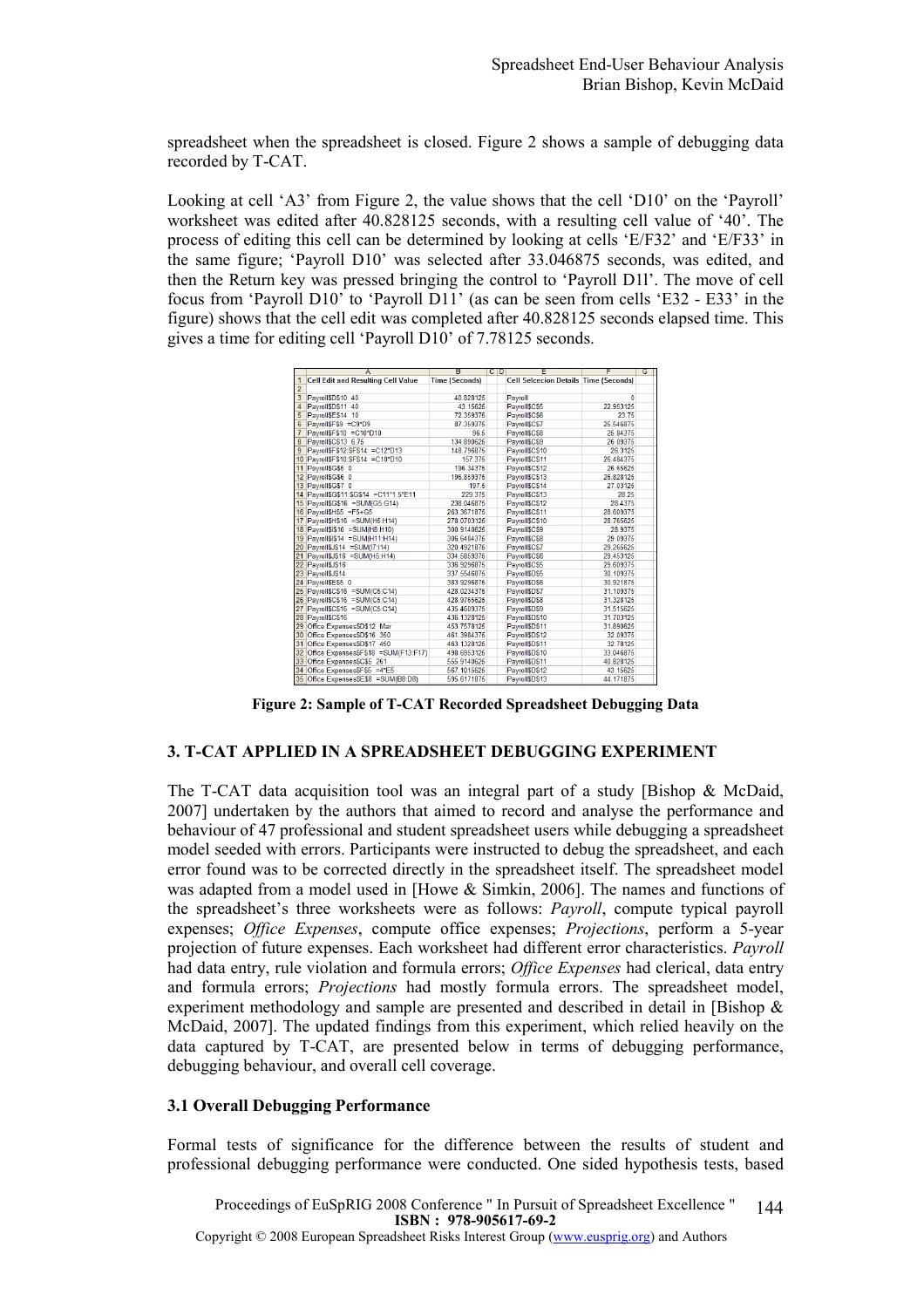on the Student T distribution and examining whether the mean performance of professionals exceeded the mean performance of students in discovering the four types of errors, were conducted using a significance level of 5%. Given the relatively low number of professional subjects and the uncertainty as to the nature of the distribution of the number of errors found by individual participants the one sided tests of a difference in the measure of centrality were also conducted using the non parametric Mann-Whitney Utest.

| <b>Error Type</b>         | <b>Number</b><br>of Seeded<br><b>Errors</b> | % Corrected:<br><b>Professionals</b> | $\frac{0}{\alpha}$<br>Corrected<br>: Students | T-test<br>P value | <b>Mann</b><br>Whitney<br>P-value |
|---------------------------|---------------------------------------------|--------------------------------------|-----------------------------------------------|-------------------|-----------------------------------|
| Clerical/Non-<br>Material | 4                                           | 17%                                  | 11%                                           | 0.15106           | 0.1532                            |
| <b>Rules Violation</b>    | 4                                           | 85%                                  | 65%                                           | $0.02421*$        | $0.0047**$                        |
| Data Entry                | 8                                           | 68%                                  | 63%                                           | 0.10121           | 0.17376                           |
| Formula                   | 26                                          | 79%                                  | 63%                                           | 0.00031***        | $0.0086**$                        |
| Total                     | 42                                          | 72%                                  | 58%                                           | $0.000063***$     | $0.00131**$                       |

Figure 3: Debugging Performance – Professional and Student

From the evidence of the overall results for students and professionals given in Figure 3 and the distinctions between the two groups for each error type, the professional group has been shown to outperform the student group. To determine if the overall difference between the two groups was statistically significant, t-tests were performed on the number of errors corrected for both the professionals and students, see Figure 3. The Pvalue of 0.000063, along with a Mann-Whitney U-test P-value of 0.001313, indicates that professionals outperform students in spreadsheet debugging and that the difference is statistically significant. The expert spreadsheet users also completed the debugging of the spreadsheet in a shorter time. Expert subjects completed the task in an average of 28 minutes, while the novice subjects completed the debugging task in an average 36 minutes. Overall, the expert spreadsheet users were found to be more efficient and effective spreadsheet debuggers than the novice spreadsheet users. They were found to be significantly better at debugging Rule Violation and Formula errors.

# 3.2 Debugging Behaviour

In order to determine the main areas within the spreadsheet that the participants focused on during the debugging experiment, a 'coverage per cell' data analysis tool was developed which calculates, for each cell in the spreadsheet, the percentage of participants that inspected that cell. There were some difficulties in quantitatively representing professional and student participant's main areas of spreadsheet cell focus in a manner that would be intuitive and meaningful. Given that the human visual system is very good at clustering and recognising patterns and trends in data visualisations [Bealle, 2007], the data generated during the coverage per cell analysis was collated and represented in the form of colour coding within each of the three worksheets that made up the experimental spreadsheet. The colour coding made it easier to recognise the groups of cells that participants inspected and the difference between the student and professional participant's behaviour. An example of the colour coding can be seen for the Projections worksheet in Figure 5 and Figure 6 (Professional and Student coverage respectively), in which the individual cells are colour coded to show what percentage of the participants inspected them. Cells that contained column or row headings have been left unmarked, so the structure of the spreadsheet is clear. Cells that contained formulas, data or seeded errors are represented as follows: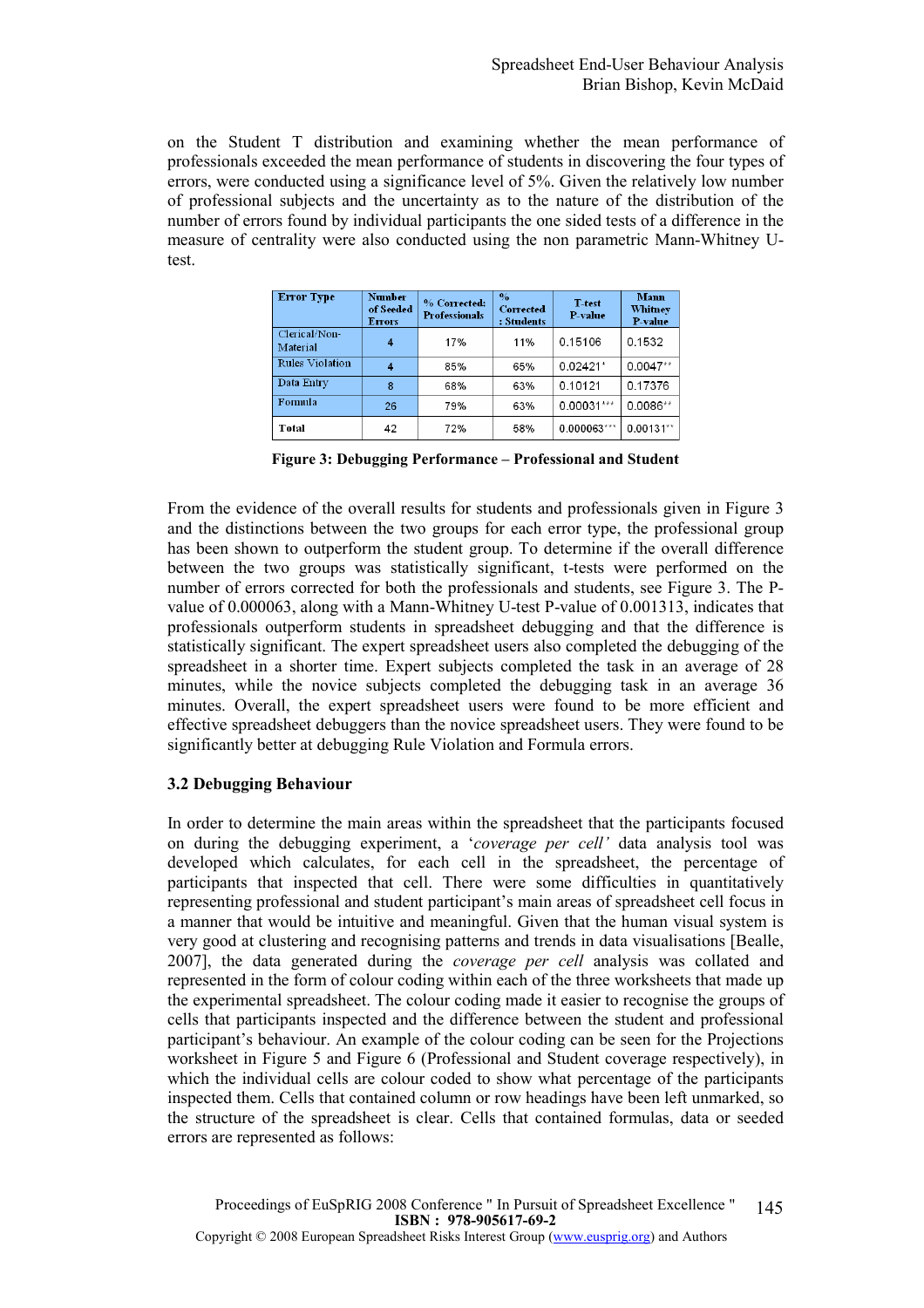- $\bullet$  F cell contains a formula.
- D cell contains a data value (numeric data value).
- C Error cell contains a seeded clerical error.
- RV Error cell contains a seeded *rule violation* error.
- D Error cell contains a seeded *data entry* error.
- F Error cell contains a seeded *formula* error.

This analysis was carried out separately for both the student and professional subjects with the minimum time specified for a cell to be considered inspected set at 0.3 seconds. The minimum specified time of 0.3 seconds was set based on analysis of the minimum time it took participants to inspect a cell. The colour coding key can be seen in Figure 4. The bands of colour represent the percentage of participants that inspected each cell.

| 90% - 100%    | Brown               |  |
|---------------|---------------------|--|
| $80\% - 90\%$ | Orange              |  |
| 70% - 80%     | Light Orange        |  |
| 60% - 70%     | <b>Light Yellow</b> |  |
| $50\% - 60\%$ | Rose                |  |
| 40% - 50%     | Light Blue          |  |
| 30% - 40%     | <b>Sky Blue</b>     |  |
| 20% - 30%     | Pale Blue           |  |
| $10\% - 20\%$ | Light Turquoise     |  |
| $>0\%$ - 10%  | <b>Light Grav</b>   |  |

Figure 4: Coverage per Cell Colour Coding Key

It was found that for all worksheets and both participant groups, formula cells took precedence over data cells, but a greater percentage of professional participants looked at each cell. Summation formula cells and bottom-line value cells received more attention than other formula cells. Formula cells that outputted text values were not inspected as much as formula cells that outputted numeric values. This was the case for both the professionals and students.

A key finding concerned the inspection rates for some of the logically equivalent groups of formula cells. Participants checked the first cells in these groups, either the topmost cells in the case of vertically oriented groups or the leftmost cells for horizontally oriented groups, and a distinct *drop-off in inspection rates* could be seen for the rest of the cells in these logically equivalent groups. This was the case for both the professional and student participants, but this behaviour was more evident for the student (novice) sample.

|                 | А                            | B                   | c              | n                 | E                 | F              | G              |
|-----------------|------------------------------|---------------------|----------------|-------------------|-------------------|----------------|----------------|
| 1               | <b>C</b> Error               |                     |                |                   |                   |                |                |
| $\overline{2}$  | <b>Today's Date</b>          | <b>C</b> Error      |                |                   |                   |                |                |
| 3               |                              |                     |                |                   |                   |                |                |
| 4               |                              |                     |                |                   |                   |                |                |
| 5               | <b>Projection Rates:</b>     |                     |                |                   |                   |                |                |
| 6               | Payroll A Employees          | n                   |                |                   |                   |                |                |
| $\overline{7}$  | Payroll B Employees          | D                   |                |                   |                   |                |                |
| 8               | Payroll C Employees          | n                   |                |                   |                   |                |                |
| 9               | Office Variable Expenses     | D                   |                |                   |                   |                |                |
| 10              | <b>Office Fixed Expenses</b> | D                   |                |                   |                   |                |                |
| 11              |                              |                     |                |                   |                   |                |                |
| 12              |                              |                     |                |                   |                   |                |                |
| 13              |                              | <b>Current Year</b> | Year 1         | Year <sub>2</sub> | Year <sub>3</sub> | Year 4         | Year 5         |
| 14              | <b>Payroll Expenses</b>      |                     |                |                   |                   |                |                |
| 15              | Category A                   | F                   | F              | F                 | F                 | F              | F              |
| 16              | Category B                   |                     |                |                   |                   |                | Ë              |
| 17              | Category C                   | <b>F</b> Error      |                |                   | F                 | F              | <b>F</b> Error |
| 18              | <b>Office Expenses</b>       |                     |                |                   |                   |                |                |
| 19              | <b>Fixed Expenses</b>        | <b>F</b> Error      | <b>F</b> Error | <b>F</b> Error    | <b>F</b> Error    | <b>F</b> Error | <b>F</b> Error |
| 20              | Variable Expenses            | <b>F</b> Error      |                | F                 |                   | F              | F              |
| $\overline{21}$ |                              |                     |                |                   |                   |                | <b>D</b> Error |
| 22              | Total:                       | F                   | F              | F                 | F                 | F              | <b>F</b> Error |
| 23              |                              |                     |                |                   |                   |                |                |
|                 | Does yearly increase in      |                     |                |                   |                   |                |                |
|                 | 24 expenses exceed 4%        |                     | F              | F                 | F                 | F              | F              |

Figure 5: Professionals - Projections Sheet Coverage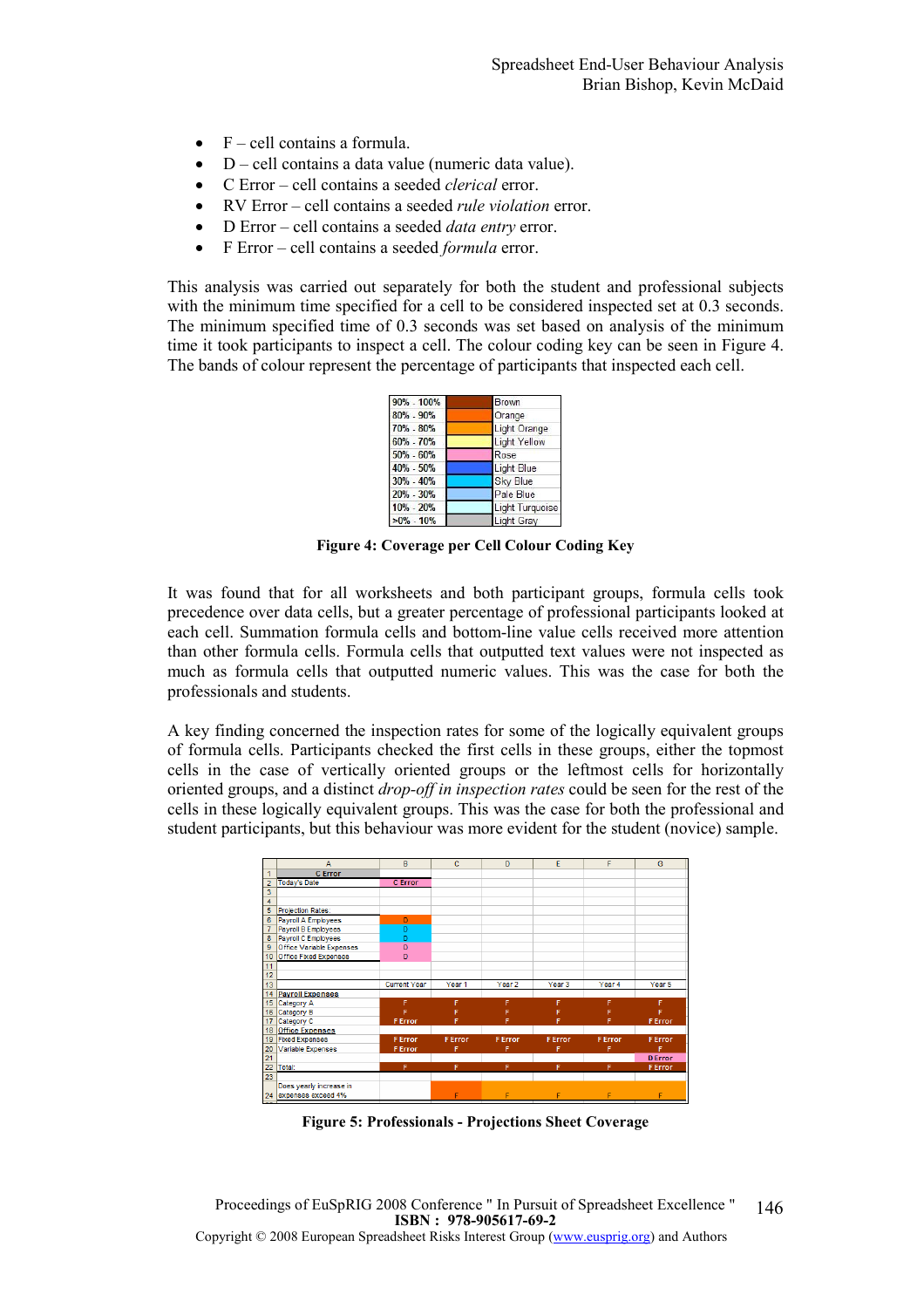

Figure 6: Students - Projections Sheet Coverage

#### 3.3 Overall Cell Coverage

In software testing the quality of test suites is often measured through coverage-based measures which are considered to relate closely to test efficiency. It is interesting to investigate whether a similar relationship between coverage and performance might exist in the context of spreadsheet debugging. Figure 7 shows a scatterplot for errors corrected versus coverage (blank cells and label cells excluded) including a linear regression model for professionals and students, where the minimum time specified for a cell to be considered inspected/checked was >0.3 seconds. The statistical outliers are circled; these are participants that had standard residuals of  $\leq$  2 or  $\geq$  2. The R<sup>2</sup> value of 0.6199 indicates a moderate correlation.



Figure 7: Errors Corrected/Cell Coverage (outliers circled)

Figure 8: Errors Corrected/Cell Coverage (outliers removed)

In an attempt to determine what effect the *statistical outliers* were having on the correlation, the scatterplot in Figure 8 was created. This scatterplot is similar to Figure 7, with the same specified minimum time of 0.3, but with the three *statistical outliers* circled in Figure  $\overline{7}$  removed. The  $\mathbb{R}^2$  value increased to 0.7107.

Although not considered as statistical outliers, the two lowest values on the scatterplot in Figure 7, which are two values closest to the bottom-left of that chart, were considered

Proceedings of EuSpRIG 2008 Conference " In Pursuit of Spreadsheet Excellence " ISBN : 978-905617-69-2 Copyright © 2008 European Spreadsheet Risks Interest Group (www.eusprig.org) and Authors 147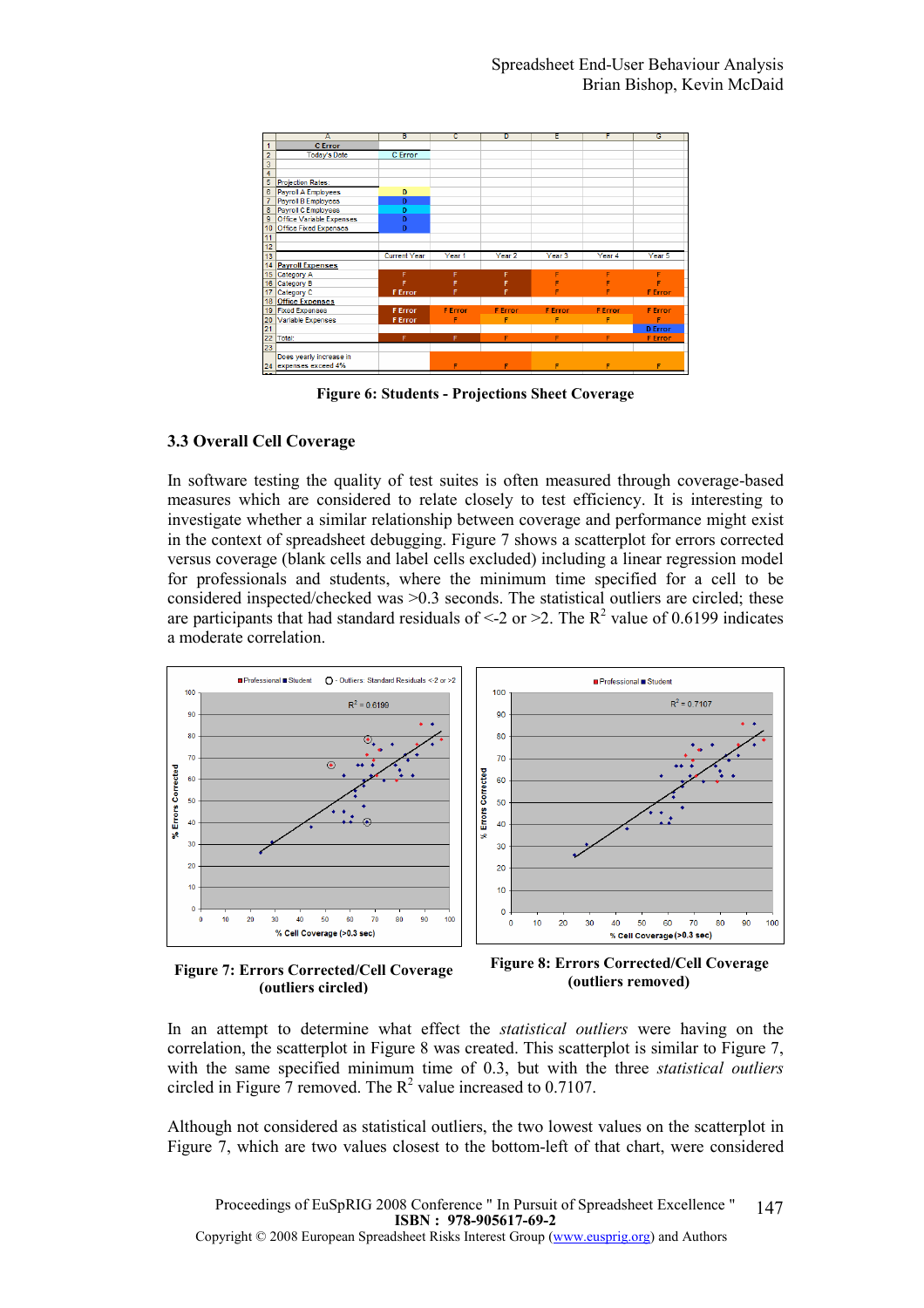likely to be having a significant effect on the relationship present. To determine what this effect might be, these two values were removed. This resulting scatterplot (not shown) represented all the available participants, but with the two lowest performers removed. This resulted in an  $\mathbb{R}^2$  value of 0.4989, which is considered to be a moderate relationship, indicating that the two lowest performers' results were increasing the  $R^2$  value by 0.121. Note that the equation of the best fitting regression line for this reduced data set was  $y =$  $0.7701x + 8.1019$ , compared with y =  $0.7694x + 8.1536$  for the line in Figure 7, showing that the slope and intercept change little with the removal of the outliers.

# 4. DEBUGGING TOOL DEVELOPMENT

From analysis carried out on the spreadsheet debugging experiment data, see previous section, a correlation was shown to exist between the number of cells inspected and edited, and debugging performance. In traditional software development, the average lines of code inspected and average inspection rates are key metrics used in the code inspection phase of software V&V [Barnard & Price, 1994]. The number of cells inspected during debugging in the spreadsheet paradigm is somewhat equivalent to the lines of code inspected metric used in traditional software V&V. Based on the findings from the spreadsheet debugging experiment, and the use of lines of code inspected metrics in traditional software V&V, a spreadsheet debugging tool was developed that allows the spreadsheet debugger to view those cells that have and have not been inspected. The debugging tool runs concurrently with the T-CAT tool, and uses data gathered by T-CAT to give feedback to users on cells that have been inspected during the debugging process.

# 4.1 Debugging Tool: Cell Coverage Feedback

The debugging tool can be installed as an Excel add-in. Once installed, a button titled 'Highlight' is added to each worksheet; see Figure 9. When a user clicks on this button, any cells that have not yet been edited, or selected for a minimum specified time of 0.3 seconds, become highlighted. The user can then inspect the highlighted cells. Again, the minimum specified time of 0.3 seconds was set based on analysis of the minimum time it took participants to inspect a cell, although future versions of the tool might possibly allow for altering of specified time depending on cell inspection speeds. An example of a worksheet in which the Highlight button has been clicked, with any cells that had not been inspected highlighted in grey, can be seen in Figure 9.

|                 | A                                                                        | ъ     | τ     | υ      | Е     | т          |  |
|-----------------|--------------------------------------------------------------------------|-------|-------|--------|-------|------------|--|
| z               | <b>Highlight</b><br><b>Choi Contruction Company</b>                      |       |       |        |       |            |  |
| 3               | Office Expenses for First Three Months of 20xx and Estimated<br>for Year |       |       |        |       |            |  |
| 4               | <b>Variable Expenses</b>                                                 | Jan   | Feb   | Mar    | Total | Year (Est) |  |
| 5               | Electricity                                                              | 245   | 261   | 221    | 466   | 1.398      |  |
| 6               | <b>Telephone</b>                                                         | 1.350 | 2.350 | 1.175  | 4,875 | 19,500     |  |
| 7               | <b>Heating (Gas)</b>                                                     | 383   | 456   | 403    | 1,242 | 4.968      |  |
| 8               | <b>Subscriptions</b>                                                     | 117   | 113   | 150    | 351   | 1,404      |  |
| 9               | Petty Cash                                                               | 250   | 275   | 290    | 815   | 3.260      |  |
| 10<br>π         | Total:                                                                   |       |       |        |       | 30,530     |  |
|                 |                                                                          |       |       |        |       |            |  |
| 12 <sup>2</sup> | <b>Fixed Expenses</b>                                                    | Jan   | Feb   | Mac    | Total | Year (Est) |  |
| 13 <sup>°</sup> | Rent                                                                     | 2.500 | 2,500 | 2.500  | 7,500 | 30,000     |  |
| 14              | Water                                                                    | 250   | 250   | 250    | 750   | 3,000      |  |
| 15              | Custodial(Cleaning)                                                      | 130   | 130   | 130    | 390   | 1,560      |  |
| 16              | <b>Maintenance Fees</b>                                                  | 350   | 350   | 330    | 1,030 | 4.120      |  |
| 17              | <b>Food Services</b>                                                     | 450   | 450   | $-450$ | 450   | 1,800      |  |
| 18              | Total:                                                                   |       |       |        |       | 38,680     |  |
| 19<br>20        | <b>Exceeds Limit</b><br>Variable + Fixed Expenses exceed 70,000 limit?   |       |       |        |       |            |  |

Figure 9: Debugging Tool Highlighting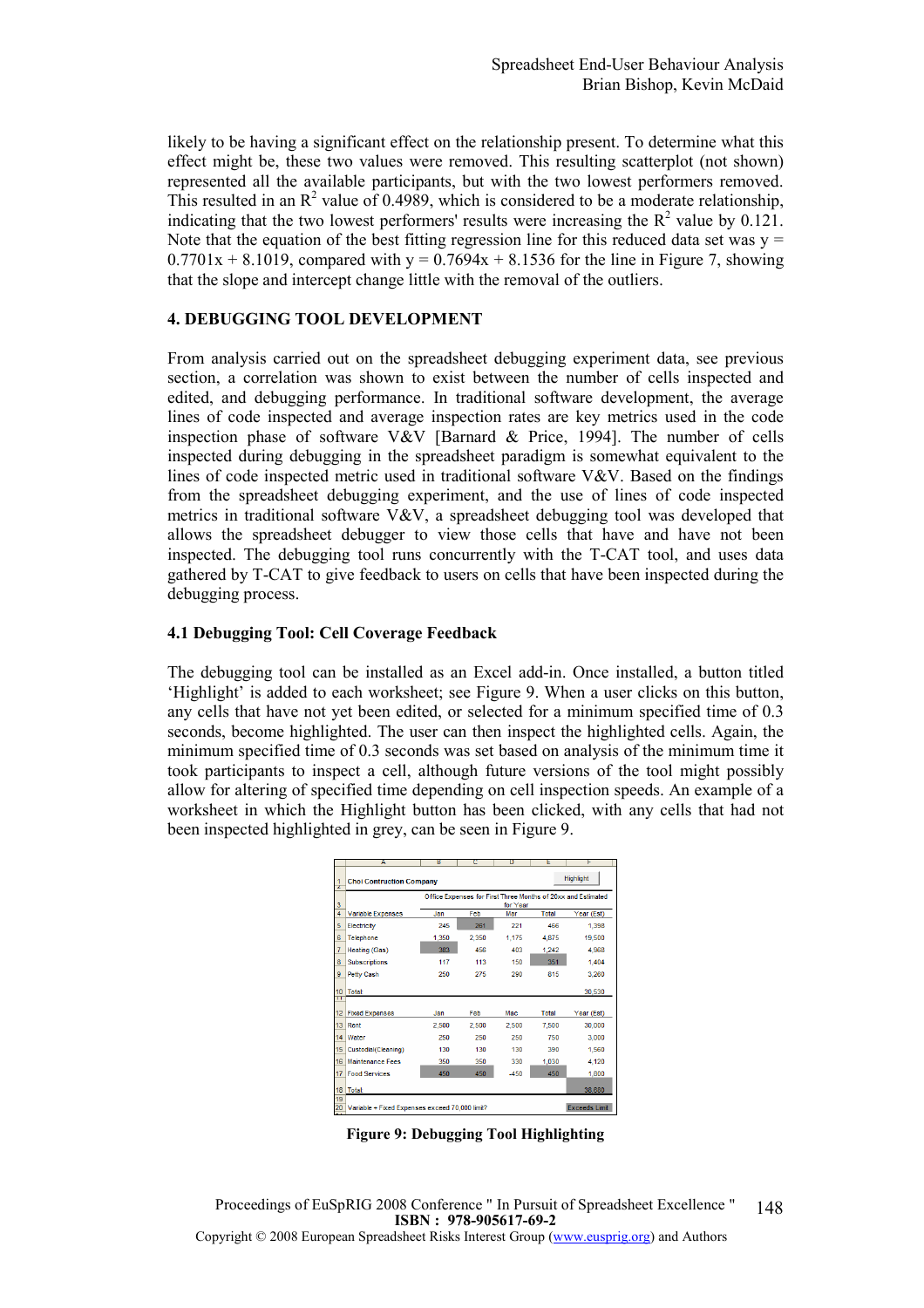The debugging tool was developed using VBA. When the Highlight button is clicked, the debugging tool is activated. Any current highlighting on the worksheet, that was a result of the Highlight button having previously been clicked, is cleared. The current worksheet name is recorded. Any time-stamped cell activity data that has been recorded by the concurrently running T-CAT tool is retrieved and stored to an array. The array is traversed, and each element of the array (the elements of the array represent a cell selection or cell edit activity) is checked. If the cell (element) in question is a formula cell, or a data cell, and if the cell has not been edited, or has not been selected for  $>0.3$ seconds, then that cell is highlighted. Only those cells from the worksheet on which the Highlight button was clicked can be affected. This process is repeated for all recorded cell selection and cell edit actions. If the Highlight button is clicked again, the highlighting is updated.

# 4.2 Debugging Tool Evaluation Experiment

In order to evaluate the debugging tool, a second experiment was conducted. The sample for this second experiment was made up of 16 fourth year Software Development students. The students were randomly selected and assigned to one of two groups. The 8 participants in the control group, Group-A, debugged the spreadsheet without the tool. The debugging tool was made available to the 8 participants in the test group, Group-B, and instructions were given to them on how to use the tool. The participant worked on similar computers using Microsoft Excel 2000. When the spreadsheets were closed, all of the data relating to any highlighting actions (times Highlight button was clicked, cells affected etc.) was printed to another worksheet. This data could then be analysed to identify how subjects used and interacted with the debugging tool.

#### Performance

The overall debugging performance categorised by error type for the eight participants not using the debugging tool, Group-A, and the eight Group-B participants to whom the debugging tool was available can be seen in Figure 10. The test group participants who used the cell coverage tool corrected slightly more errors overall, 62%, than the control group, Group-A, correcting 59% of the errors.

| <b>Error Category</b> | <b>Number of Seeded</b><br><b>Errors</b> | Group-A (no<br>coverage tool) | Group-B (using<br>coverage tool) |
|-----------------------|------------------------------------------|-------------------------------|----------------------------------|
| Clerical/Non Material |                                          | 13%                           | 22%                              |
| Rules Violation       |                                          | 66%                           | 72%                              |
| Data Entry            |                                          | 66%                           | 75%                              |
| Formula               | 26                                       | 63%                           | 63%                              |
| Overall Average       |                                          | 59%                           | 62%                              |

Figure 10: Debugging Performance: Group-A and Group-B (using coverage tool)

The test group corrected 9% more clerical errors, 6% more rule violation errors and 9% more *data entry* errors. The same number of *formula* errors were corrected by both groups. However, based on a 5% significance level, there is no statistically significant evidence that the tool aids students to find Clerical/Non-Material, Rules Violation, Data Entry or Formula errors.

Following a detailed examination of the behaviour of Group B participants it was found that 25 more errors were detected and corrected in cells identified by the tool after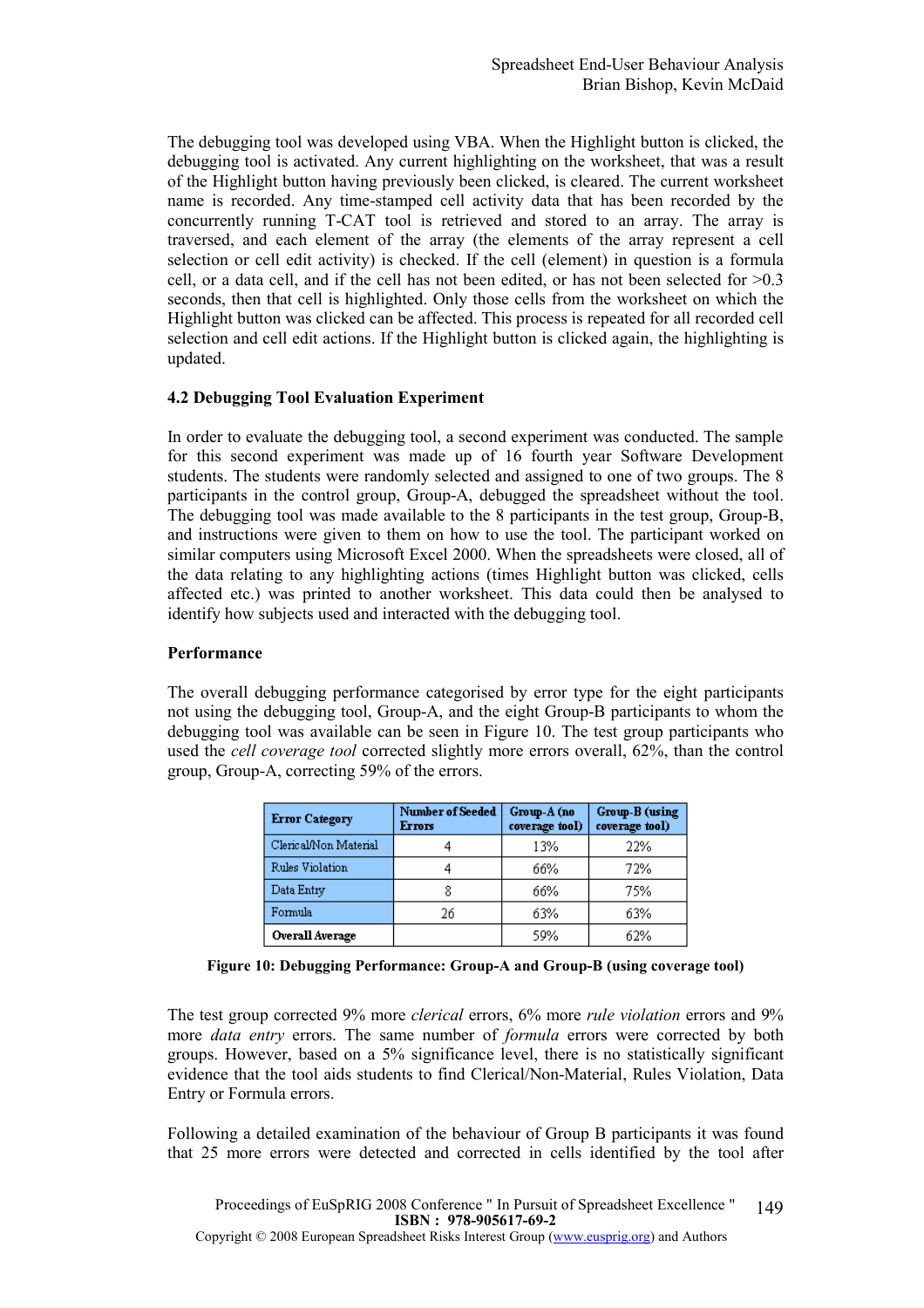participants had chosen to use the tool on a sheet. This amounted to a 7.4% increase in error correction overall. Of course, these errors may have been found without the use of the tool. Of the 25 extra errors corrected, 22 were formula errors, 2 were data entry errors and 1 was a clerical error. It is important to note that this analysis must be considered in light of the change in debugging behaviour of the user due to the tool. Some users may consult the tool very regularly and thus most cells will be highlighted and any errors found may be considered as ones identified by the tool. This work next investigates the impact of the tool on cell coverage and the behaviour of the debugger.

#### Impact of the Tool on Cell Coverage

The cell coverage for participants in Group A and B can be seen in the boxplot in Figure 11. The test group using the cell coverage tool achieved a significantly higher cell coverage rate than the control group. The minimum time specified for a cell to be considered inspected was >0.3 seconds. The overall average cell coverage for Group B was 90%, 26% higher than Group A, who achieved an overall average cell coverage of 64%.



Figure 11: Cell Coverage Boxplot: Group A and B.

# Subject Behaviour While Using the Debugging Tool

Although the 8 Fourth year Software Development students who took part in the experiment were given the same instructions for using the *cell coverage debugging tool* during the debugging process, there was some differences in the way each student used the tool. The following figures represent two of the eight examples of participant behaviour in using the tool and serve to investigate the impact of the tool on debugging behaviour.

Figure 12 shows the behaviour of one of the participants using the debugging tool. What can be seen is that the participant clicked the 'Highlight' button on the 'Payroll' sheet after 3285 seconds and 8 cells became highlighted. This process was repeated for the 'Office Expenses' and 'Projections' sheet. The participant in this case had inspected almost all of the cells in the spreadsheet, and when the highlight buttons were clicked, only a few cells became highlighted. In this case, the participants debugging behaviour does not seem to have been affected by the tool in that they waited until they had completed the entire task before utilising the tool, and the few cells that were highlighted could be checked by the participant as desired.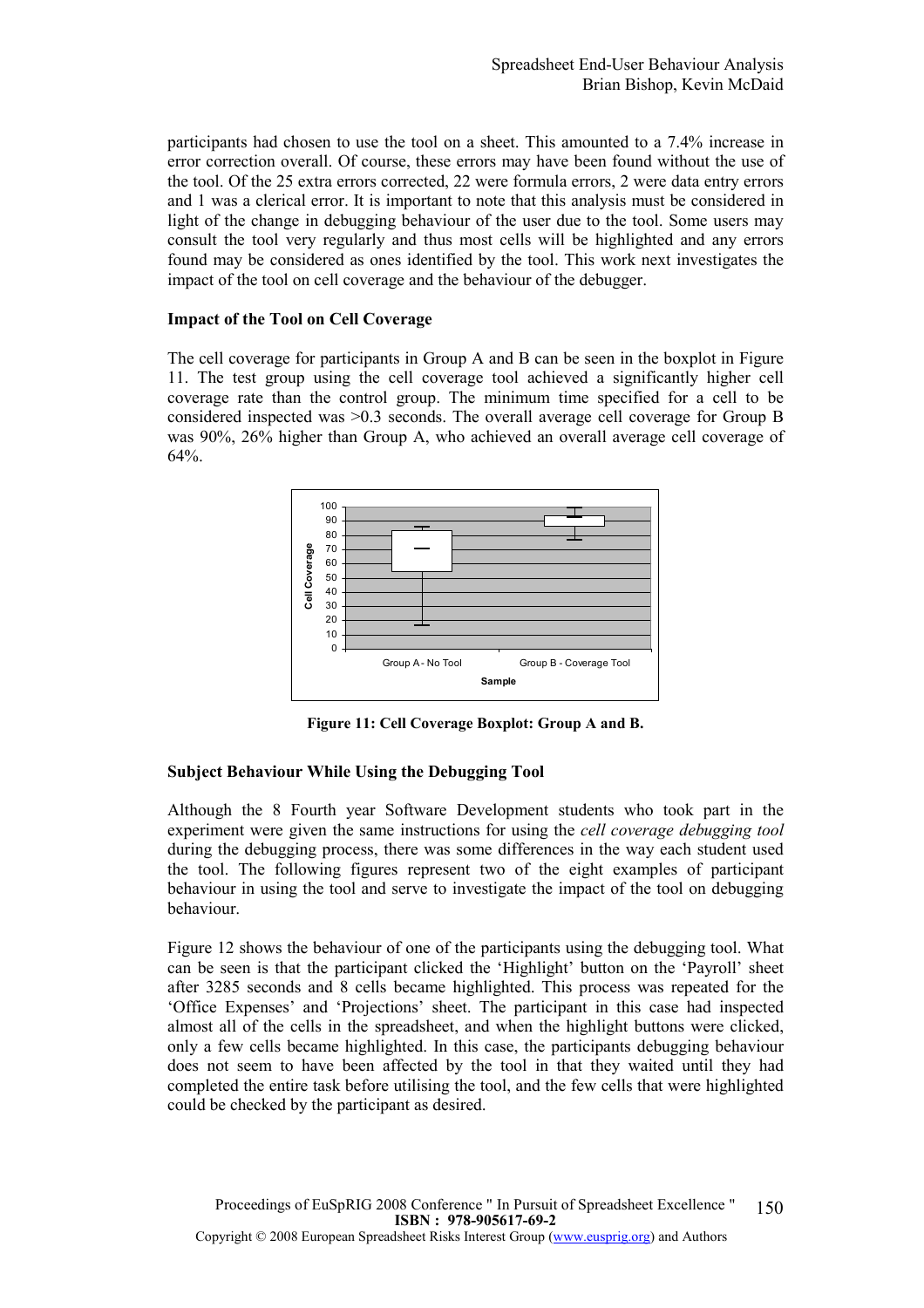

Figure 12: Debugging Tool Behaviour: Subject 1

The behaviour of another participant, as represented in Figure 13, appears to involve the use of the cell coverage debugging tool to a greater extent. The figure shows that the highlight button on the 'Payroll' sheet was clicked 4 times. It also shows that the participant re-inspected the 'Payroll' and 'Office Expenses' sheets, using the coverage tool each time. Using the tool the participant rechecked the first two sheets before finalising the task.



Figure 13: Debugging Tool User Behaviour: Subject 3

Overall, it was found that the subjects interacted with the debugging tool in different ways and to different extents. Hence, it may be beneficial to explore and develop a supporting process which would guide the debugger in the use of the tool in the most advantageous manner. Research is ongoing in this regard.

# 5. CONCLUSION

This paper details the design and successful implementation of a custom built data acquisition method and tool (T-CAT) for the spreadsheet research area. The T-CAT tool was an integral part of a spreadsheet debugging experiment undertaken by the authors. Based on findings from analysis of debugging behaviour recorded by T-CAT, a debugging tool was developed by the authors, and its effects on debugging performance were investigated by means of a controlled experiment. Although the debugging tool was not as effective as was initially hoped, the debugging performance of subjects using the tool was slightly higher overall, and overall cell coverage was significantly higher. The T-CAT data acquisition tool was used in both experiments, and along with increasing the authors understanding of end-users' natural debugging behaviour, it also aided in the design and evaluation of the debugging tool.